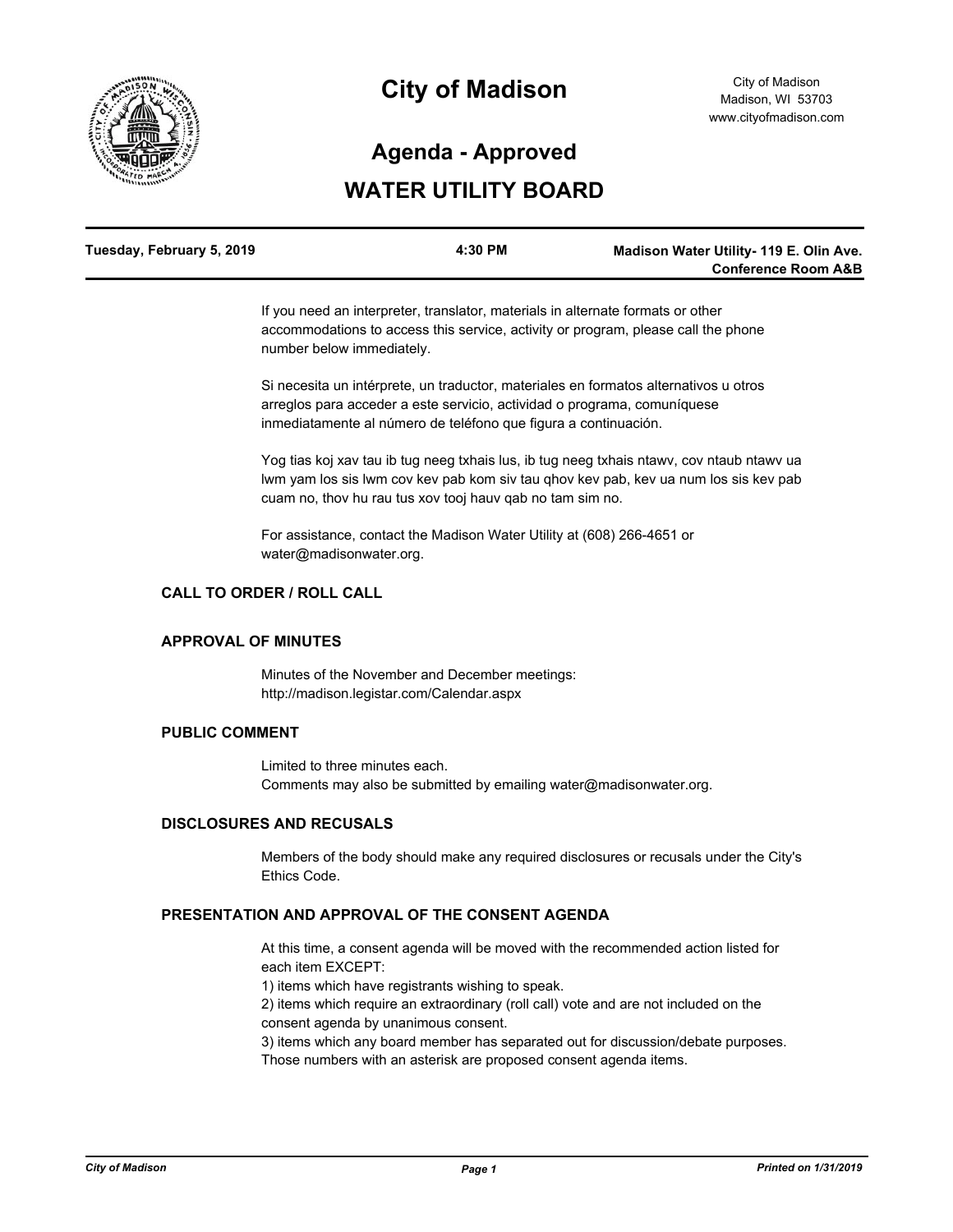#### **NEW BUSINESS**

| 1.  | 54488                 | Update regarding poly- and perfluorinated alkyl substances (PFAS)                                                                                                                                                                  |                                                                                                                                                                                                                                                                |
|-----|-----------------------|------------------------------------------------------------------------------------------------------------------------------------------------------------------------------------------------------------------------------------|----------------------------------------------------------------------------------------------------------------------------------------------------------------------------------------------------------------------------------------------------------------|
|     |                       | <b>Attachments:</b>                                                                                                                                                                                                                | <b>Link to Madison Water Utility's PFAS Webpage</b>                                                                                                                                                                                                            |
|     |                       |                                                                                                                                                                                                                                    | 2018.11.21 Hansen Letter to DNR.pdf                                                                                                                                                                                                                            |
|     |                       |                                                                                                                                                                                                                                    |                                                                                                                                                                                                                                                                |
| *2. | 53775                 | Center). (6th A.D.)                                                                                                                                                                                                                | Amending Resolution Enactment No. RES-17-00875, which authorizes the grant of an<br>underground electric easement to Madison Gas and Electric Company to accommodate<br>updates to their facilities at 115 S. Paterson Street (Madison Water Utility Operation |
|     |                       | <b>Attachments:</b>                                                                                                                                                                                                                | <b>Locator Map.pdf</b>                                                                                                                                                                                                                                         |
|     |                       |                                                                                                                                                                                                                                    | <u>11390 Exhibit A to amending reso.pdf</u>                                                                                                                                                                                                                    |
|     |                       |                                                                                                                                                                                                                                    | <b>FILE ID 49014 RES 17-00875</b>                                                                                                                                                                                                                              |
|     |                       |                                                                                                                                                                                                                                    | Recommend to Council to Adopt                                                                                                                                                                                                                                  |
| *3. | 54089                 |                                                                                                                                                                                                                                    | Authorizing the execution of a Purchase and Sale Agreement between the City of<br>Madison and 849 EWASH, LLC, a Wisconsin limited liability company, for the disposal<br>of the city-owned property located at 14 S. Paterson Street. (6th A.D.)               |
|     |                       | <b>Attachments:</b>                                                                                                                                                                                                                | 11674 Resolution Exhibit A.pdf                                                                                                                                                                                                                                 |
|     |                       |                                                                                                                                                                                                                                    | 11674 Resolution Exhibit B.pdf                                                                                                                                                                                                                                 |
|     |                       |                                                                                                                                                                                                                                    | Recommend returning to Finance Committee with the recommendation to approve                                                                                                                                                                                    |
| *4. | 54189                 | SUBSITUTE: Amending the 2019 Water Utility budget for a net-neutral budget transfer of<br>\$1,469,000 from the Water Utility operating budget to the capital budget to align<br>expenditures with capitalization policy standards. |                                                                                                                                                                                                                                                                |
|     |                       | Attachments:                                                                                                                                                                                                                       | Master23-Jan-2019-11-51-41.pdf                                                                                                                                                                                                                                 |
|     |                       |                                                                                                                                                                                                                                    | Recommend returning to Finance Committee with the recommendation to approve.                                                                                                                                                                                   |
|     | <b>OTHER BUSINESS</b> |                                                                                                                                                                                                                                    |                                                                                                                                                                                                                                                                |
| 5.  | 22206                 |                                                                                                                                                                                                                                    | Notification of any noncompliance with Water Utility Board Policies.                                                                                                                                                                                           |
|     |                       |                                                                                                                                                                                                                                    | The Water Utility Board governs Madison Water Utility by developing and monitoring<br>compliance with a set of policies:<br>http://www.cityofmadison.com/water/education-outreach/water-utility-board                                                          |
| 6.  | 53585                 | Financial Update                                                                                                                                                                                                                   |                                                                                                                                                                                                                                                                |
|     |                       | <u> Attachments:</u>                                                                                                                                                                                                               | <b>MWU Financial Improvement Plan 12-28-2018.pdf</b>                                                                                                                                                                                                           |

[PSC Order Point Compliance Letter 1-16-2019.pdf](http://madison.legistar.com/gateway.aspx?M=F&ID=f574fa9c-8587-43d2-8b3c-90dc9d01e2d2.pdf)

Update includes correspondence with Public Service Commission of WI